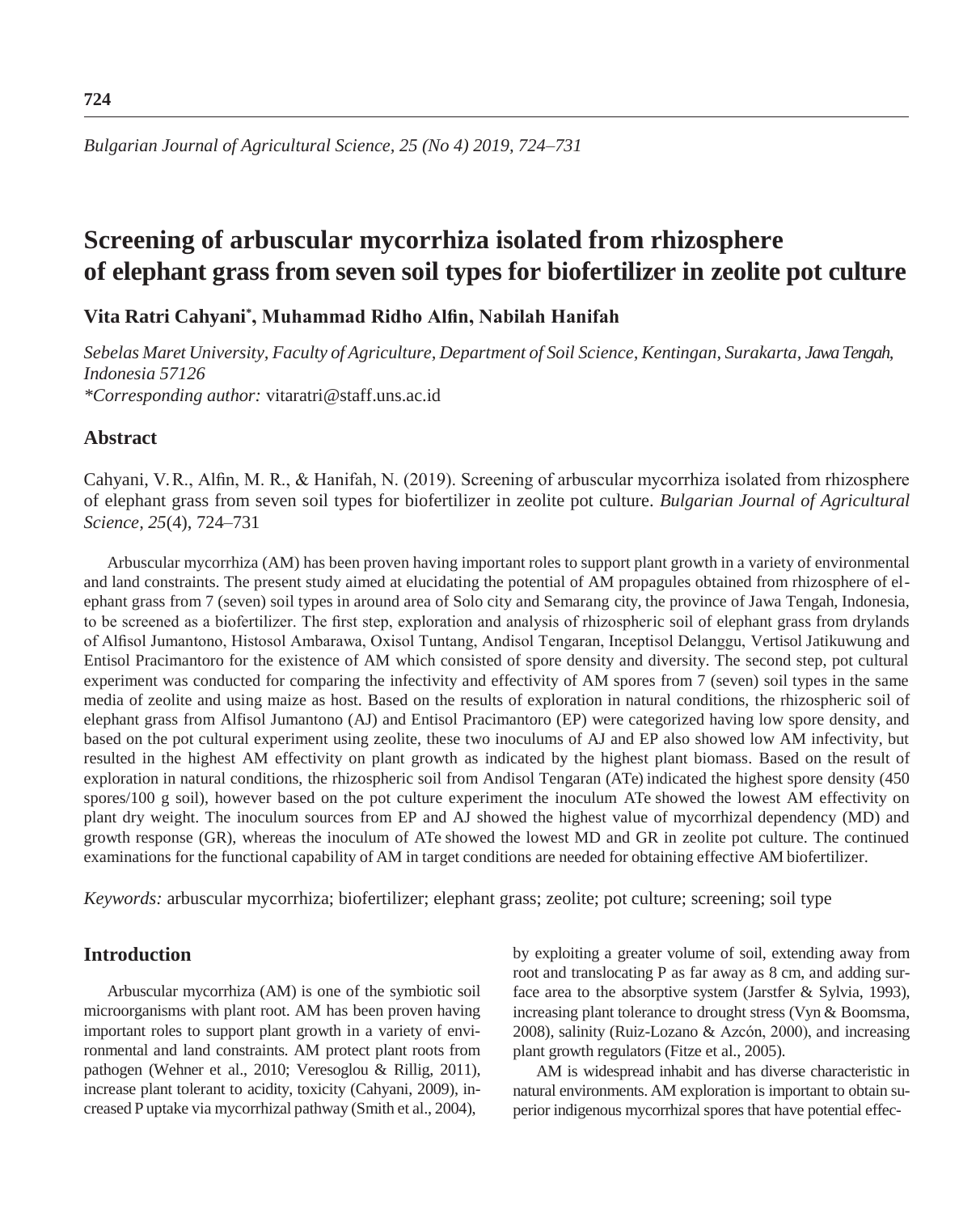tivity to increase plant growth and plant production. The present study focused on explorations in the rhizosphere of elephant grass. Grass is known as survival plant that versatile to exist in a wide variety of extreme conditions especially nutritional deficiency and drought stress. The capability of grass to exist in such extreme conditions due to the roles of soil functional biota, one of them is AM. Castillo et al. (2006) reported that the presence of AM on grassland is more abundant than forest.

This present study aimed to examine the potential of AM isolated from elephant grass rhizosphere of seven soil types in around area of Solo city and Semarang city, Central Java Indonesia to be used as biological fertilizer. The seven soil types used in the present study consisted of Andisol Tengaran, Entisol Pracimantoro, Alfisol Jumantono, Oxisol Tuntang, Inceptisol Delanggu, Histosol Ambarawa and Vertisol Jatikuwung. The first step of research was conducted by explorations of the existence of AM in rhizosphere of elephant grass from seven soil types by taking rhizosphere soil, isolation of AM spores, and continued with calculating of spore density and spore identification. The second step was conducted by pot cultural experiment using zeolite as media and maize as host. Zeolite is a potential absorbent media for potted plant production as zeolite has unique structure withmicro-porosity (Pickerring et al., 2002). The information obtained from the present research is expected to serve the mapping of potential AM spores isolated from seven soil types for biofertilizer.

#### **Materials and Methods**

#### **Exploration of arbuscular mycorrhiza** *Exploration sites and sampling rhizosphere soil*

The exploration of AM from rhizosphere of elephant grass were carried out at seven different sites around Solo city and Semarang city, Central Java, Indonesia based on the soil types. The rhizosphere soil of elephant grass was randomly taken  $\pm$ 500 g at 0-20 cm depth from each soil type, with 3 replications.

## *Isolation and identification of arbuscular mycorrhizal spores*

Soil samples were used for analysis of  $pH$  ( $H<sub>2</sub>O$ ), available P (Olsen), spore density analysis, spore identification. AM isolation using wet filter method and centrifugation with an addition of sugar solution. Soil samples were taken  $\pm 100$ g and put into 250 ml of distilled water until homogeneous. The soil solution was filtered sequentially using three different filter pore sizes of 250  $\mu$ , 90  $\mu$  and 45 $\mu$ . The filtrate suspension was transferred to centrifugation tubes and 60% sugar solution was added and centrifuged at 5000 rotation per minute for 5 min. The supernatan was filtered using what- man filter paper grade 42 and washed using distilled water, and then the filter paper was transferred into a petri dish. The AM spores retained on the filter paper in the petri dish were observed for spore density of the spores using a binocular microscope with a magnification of 400x. Spore density was calculated from 100 g of the rhizosphere of elephant grass. AM identification was done by preparing AM spore into a microscope slide with a drop of Melzer solution then covered using a cover glass, observation of AM identification using a set of microscope and optilab. Identification of spore morphology was made using the description of International Culture Collection of (Vesicular) Arbuscular Mycorrhizal (IN- VAM, 2018). Data of single treatment with three replications of soil pH, available P, and mycorrhizal spore density were analyzed using the SPSS for ANOVA and DMRT.

#### **Pot cultural experiment using zeolite for testing ofarbuscular mycorrhizal spore production and arbuscular mycorrhizal effectivity**

At this stage, for testing the AM spore production and AM effectivity was conducted in pot cultural experiment using the inoculum sources from rhizosphere soil of elephant grass was taken from 7 soil types that sampled in the first step of the research. Complete Randomized Design was used for pot cultural experiment. The single factor treatment of AM inoculum sources consisted of 8 levels, as follows : Z (Zeolite without mycorrhiza), ATe (Andisol Tengaran), EP (Entisol Pracimantoro), AJ (Alfisol Jumantono), OTu (Oxisol Tuntang), ID (Inceptisol Delanggu), HA (Histosol Ambarawa), VJ (Vertisol Jatikuwung), each treatment was repeated 6 times. The first 3 replications were harvested at maximal vegetative (60 days after planting) and the second 3 replications were harvested after the additional 30 days for drying process (90 days after plating) (Table 1).

| Soil type  | <b>Location</b> | <b>Treatment Code</b> | Latitude              | Longitude              |
|------------|-----------------|-----------------------|-----------------------|------------------------|
| Andisol    | Tengaran        | ATe                   | $07^{\circ}$ 15'51" S | $110^{\circ}$ 26'57" E |
| Entisol    | Pracimantoro    | EP                    | $08^{\circ}$ 02'14" S | $110^{\circ}$ 46'60" E |
| Alfisol    | Jumantono       | A.J                   | $07^{\circ}$ 37'47" S | $110^{\circ}$ 56'51" E |
| Oxisol     | Tuntang         | OTu                   | $07^{\circ}$ 15'51" S | $110^{\circ}$ 26'57" E |
| Inceptisol | Delanggu        | ID                    | $07^{\circ}$ 39'20" S | $110^{\circ}$ 44'21" E |
| Histosol   | Ambarawa        | HA                    | $07^{\circ}$ 15'48" S | $110^{\circ}$ 27'00" E |
| Vertisol   | Jatikuwung      | VJ                    | $07^{\circ}$ 31'06" S | $110^{\circ}$ 50'44" E |

|  |  |  | Table 1. Description of the exploration sites |  |
|--|--|--|-----------------------------------------------|--|
|--|--|--|-----------------------------------------------|--|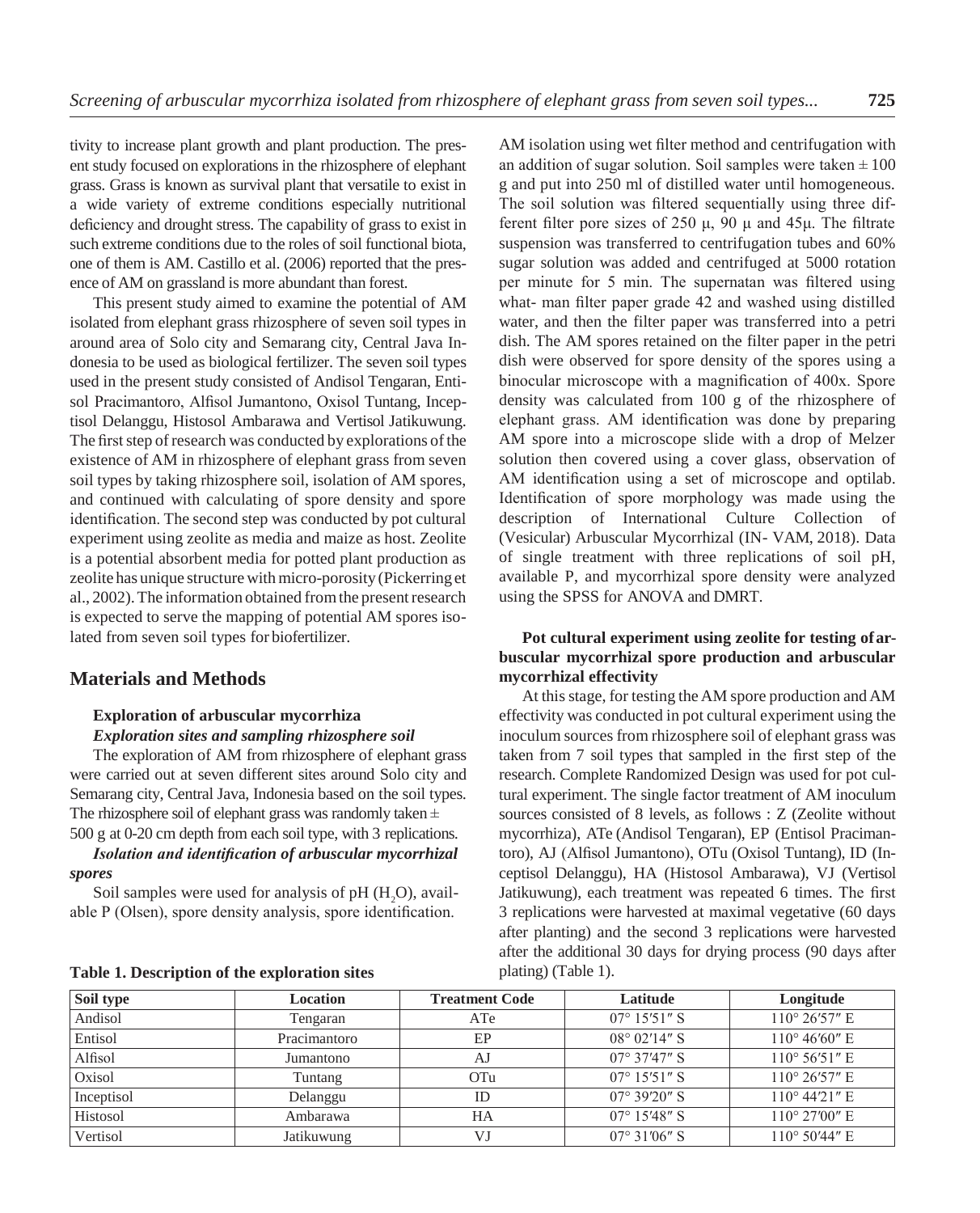Pot culture was prepared by adding 200 g zeolite to plastic pot (volume 300 ml). The method for pot culture was conducted according to the method of Brundrett et al. (1996) with modification of nutrient sources. AM spores were inoculated at a dosage of 50 spores/pot at a depth of  $\pm$  3cm using funnel method (Gerdemann, 1955). Maize sprout at the age of seven days after germination on seedling tray was planted and positioned above AM spores that had been inoculated then covered the root with zeolite. During plant growth period, nutrient "Growmore (32:10:10)" was added with concentration 7.5g  $L^{-1}$  and given once per two days. The parameters that were analyzed including mycorrhizal infectivity (percentage of root infectivity (Philip & Hayman, 1970; Trouvelot et al., 1986) and spore density), mycorrhizal effectivity (plant height, plant fresh and plant dry weight, P concentration and P uptake), mycorrhizal dependency (Plenchette et al., 1983) and growth response (Hetrick et al., 1992).

soil and consisted of *Glomus* and *Acaulospora*. The lowest AM density in the present study was indicated by Inceptisol Delanggu (ID) and Entisol Pracimantoro (EP) with the common genera of *Glomus* and *Gigaspora*, and specific existence of *Acaulospora* for ID. Similar results of AM existence in Inceptisol was found in previous study (Cahyani et al., 2017) that AM spores density in sugarcane rhizosphere was calculated of 114 spores/100g soil and consisted of*Glomus, Gigaspora* and *Acaulospora.*

Fig. 1 shows the values of soil pH  $H_2$ 0 and available P. According to classification of soil pH from Natural Resources Conservation Service of USDA (1998) the soil pH of Histosol Ambarawa (5.18) was categorized as strongly acid, soil pH of Oxisol Tuntang (5.75) and Alfisol Jumantono (6.21) were categorized as moderately soil. The soil pH of Inceptisol Delanggu (7.43) and Vertisol Jumantono (7.5) were categorized as neutral soil and soil pH of Entisol Pracimantoro (8.2) was categorized as alkaline soil. Based on the statistical

Mycorrhizal dependency (MD) indexed calculated from this formula:

Mycorrhizal denendency (%) = 
$$
\frac{\text{(dry weight of mycorrhizal plant)} - \text{dry weight of non mycorrhizal plant}}{100} \times 100
$$

$$
dy \text{ weight of mycorrhizal plant}
$$

Growth response (GR) indexed calculated from this formula:

(dry weight of mycorrhizal plant – dry weight of non mycorrhizal plant)

Growth response (%) = –––––––––––––––––––––––––––––––––––––––––––––––––––––––––––– × 100.

dry weight of non mycorrhizal plant

Statistical analysis was calculated using the SPSS (Statistical Package for the Social Sciences) program for analysis of variance (ANOVA) and Duncan multiple range test (DMRT). Correlation analysis was calculated using statistical program Minitab version 18.

### **Results and Discussion**

### **The results of exploration of mycorrhizal existence in rhizosphere of elephant grass from seven soil types**

The results of analysis of isolation of AM spores from rhizosphere of elephant grass from seven soil types are presented in Table 2.

The highest AM spore density was indicated by Andisol Tengaran (ATe) in which calculated 450+7.94 spores/100g





**Table 2. Analysis of AM spores isolated from rhizosphere of elephant grass from seven soil types**

|                                     | ATe          | EP            | AJ             | OTu          | ID          | HА              | V.J            |
|-------------------------------------|--------------|---------------|----------------|--------------|-------------|-----------------|----------------|
| Spore density<br>(sports/100g soil) | $450+7.94$ d | $50+1.44$ a   | $89 + 3.08$ ab | $133+4.61 b$ | $49+1.41$ a | $318 + 11.02$ c | $71 + 2.05$ ab |
| Mycorrhizal                         | Glomus       | <b>Glomus</b> | Glomus         | Glomus       | Glomus      | Glomus          | Glomus         |
| diversity                           |              | Gigaspora     |                |              | Gigaspora   | Gigaspora       |                |
|                                     | Acaulospora  |               | Acaulospora    |              | Acaulospora |                 | Acaulospora    |
|                                     |              |               | Scutellospora  |              |             |                 |                |

Means followed by the same letter (s) are not significantly different at 5% level by DMRT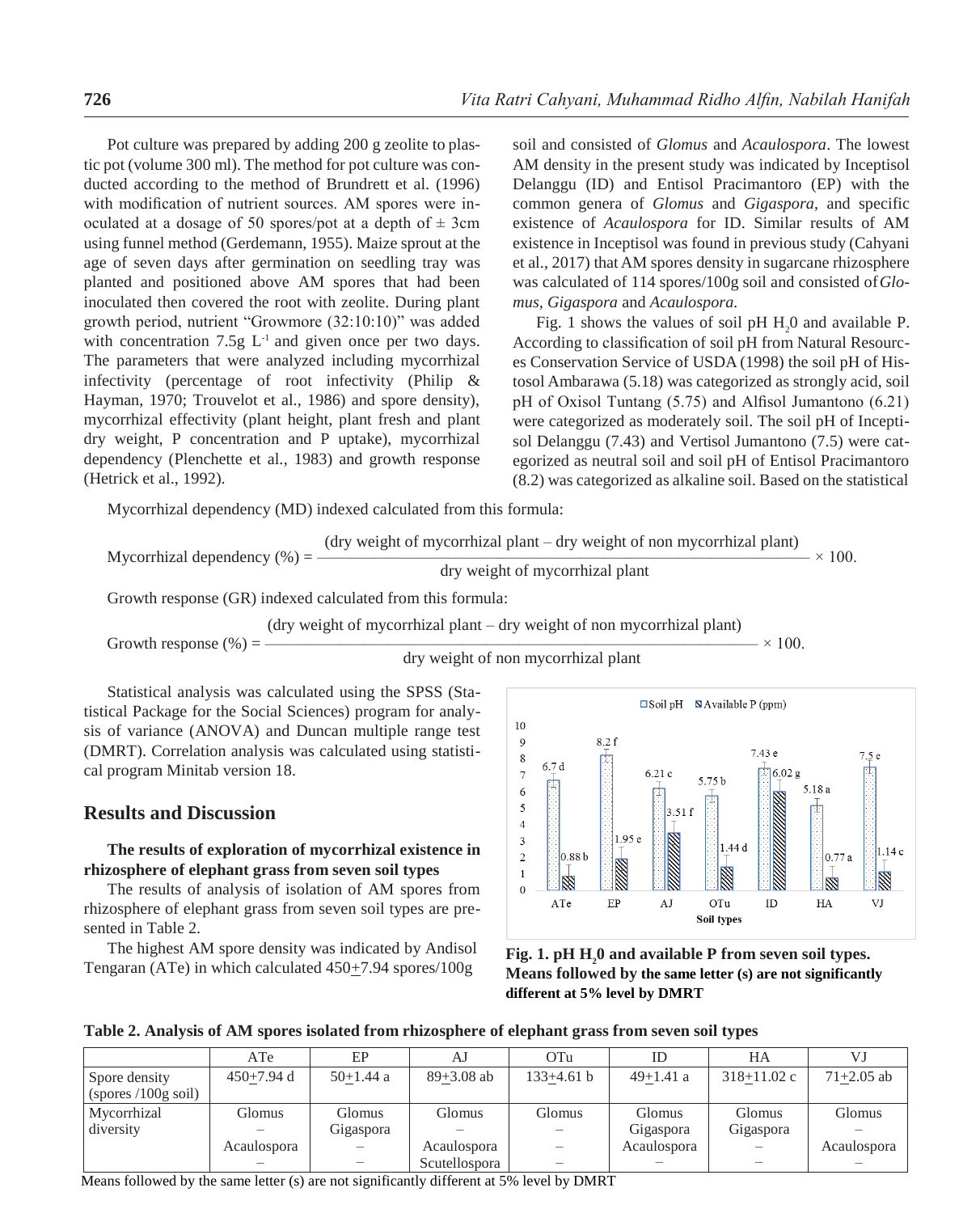

**Fig. 2. Percentage distribution of arbuscular mycorrhizal genera from seven soiltypes**

analysis, it was found that between soil pH and spore density and between soil available P and spore density were significantly negatively correlated with  $r = -0.495$ ,  $p < 0.005$  and r  $= -0.550$ ,  $p < 0.05$ , respectively.

Fig. 2 shows that percentage of distribution of mycorrhizal genera from seven soil types. The results showed that *Glomus* dominated in all seven soil types, indicated higher proportion comparing with the other genera for mycorrhizal diversity. Genus *Glomus* from ATe was in amount of 342 spores (76%), from EP 41 spores (81%), from AJ 50 spores (56.3%), from OTu 133 spores (100%), from ID 26 spores (53%), from HA 242 spores (76.3%) and from VJ

| Photo         | Shape      | Color                                 | Spore Surface<br>Texture | Special<br>Characteristic       | Reaction with<br>melzer                                      |
|---------------|------------|---------------------------------------|--------------------------|---------------------------------|--------------------------------------------------------------|
|               | Globose    | Yellow-brown                          | Smooth                   | Subtending<br>hyphae            | No reaction                                                  |
| Glomus        |            |                                       |                          |                                 |                                                              |
|               | Subglobose | Yellowish<br>hyaline - light<br>brown | Rough                    | Have<br>an ornament             | Change<br>from yellowish<br>hyaline<br>to light brown        |
| Acaulospora   |            |                                       |                          |                                 |                                                              |
|               | Globose    | Yellowish<br>hyaline - light<br>brown | Smooth                   | Have<br>a germination<br>shield | Slight change<br>from yellowish<br>hyaline<br>to light brown |
| Scutellospora |            |                                       |                          |                                 |                                                              |
|               | Globose    | Light brown -<br>reddish brown        | Rough                    | Have<br>an ornament             | Change from<br>light brown to<br>reddish brown               |
| Gigaspora     |            |                                       |                          |                                 |                                                              |

**Table 3. Mycorrhizal spore morphology from the rhizosphere of elephant grass (magnification 400x)**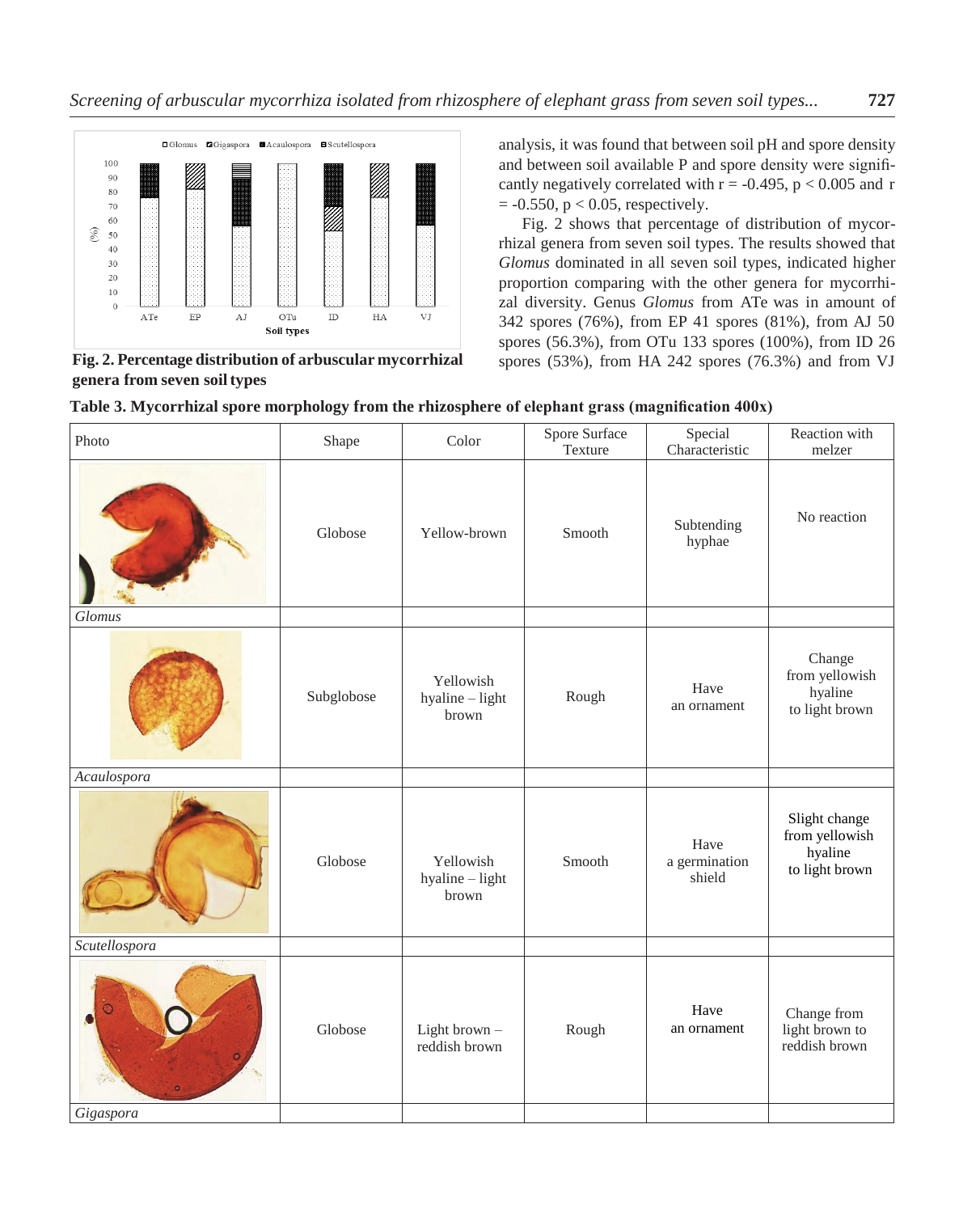13 spores (57%). Astuti et al., (2018) reported that genus *Glomus* was found from wide range of soil pH and wide range of altitude.

Table 3 shows that rhizosphere of elephant grass consisted of four mycorrhizal genera, namely *Glomus, Acaulospora, Scutellospora* and *Gigaspora*. Representative *Glomus* of the elephant grass rhizosphere was Globose, yellowbrown, smooth surface spore texture with subtending hyphae, no reaction with Melzer reagent. Representative *Acaulospora* of the elephant grass rhizosphere was Subglobose, yellowish hyaline, rough surface spore texture with specific ornament, and changed from yellowish hyaline to light brown with Melzer reagent. Representative *Scutellospora* of the elephant grass rhizosphere was globose, yellowish hyaline, smooth surface spore texture with germination shield and changed from yellowish hyaline to light brown with Melzer reagent. Representative *Gigaspora* of the elephant grass rhizosphere was globose, light brown, rough surface spore texture with specific ornament, and changed from light brown to reddish brown with Melzer reagent. The present study indicated the presence of genus *Scutellospora* besides *Glomus, Gigaspora* and *Acaulospora* in rhizosphere of elephant grass in Alfisol Jumantono was similar as found in the rhizosphere of sugarcane, however there is no found *Scutellospora* in rhizosphere of grass (Cahyani et al., 2017).

#### **The result of pot cultural experiment using zeolite**

Fig. 3 and Fig. 4 show that among of seven inoculum sources, the highest infectivity and spore productivity was indicated by the inoculum sources of ID. From these two figures indicated that there was no correlation between root infectivity and spore density, in other words the high root infectivity was not always parallel with the high spore pro-



**Fig. 3. The effect of inoculum sources of arbuscular mycorrhiza on root infectivity. Means followed by the same letter (s) are not significantly different at 5% level by DMRT**



**Fig. 4. The effect of inoculum sources of arbuscular mycorrhiza on spore density.** Means followed by the same letter (s) are not significantly different at 5% level by DMRT

ductivity. The inoculum source which indicated the lowest root infectivity was the inoculum AJ, whereas the lowest spore density was indicated by the inoculum source EP. The infection rate is determined by the adaptability of mycorrhizal plants, the environment, planting media and compounds produced by plants (Anderson, 1992; Cibichakravarthy et al., 2014).

The findings that inoculum source from ID had the highest spore productivity in the present pot cultural experiment using zeolite was in contrast with the result of exploration mycorrhizal density in situ habitat or in rhizosphere of elephant grass in natural conditions that showed the lowest spore density (Table 2). These phenomena might be related with that mycorrhiza have some criteria to adapt to environmental conditions for germination (Brundrett et al., 1996).

Inoculum source from AJ showed the highest plant height, plant dry weight, P concentration in plant tissue and P uptake. The inoculum EP showed the highest



**Fig. 5. The effect of inoculum sources of arbuscular mycorrhiza on plant height. Means followed by the same letter (s) are not significantly different at 5% level by DMRT**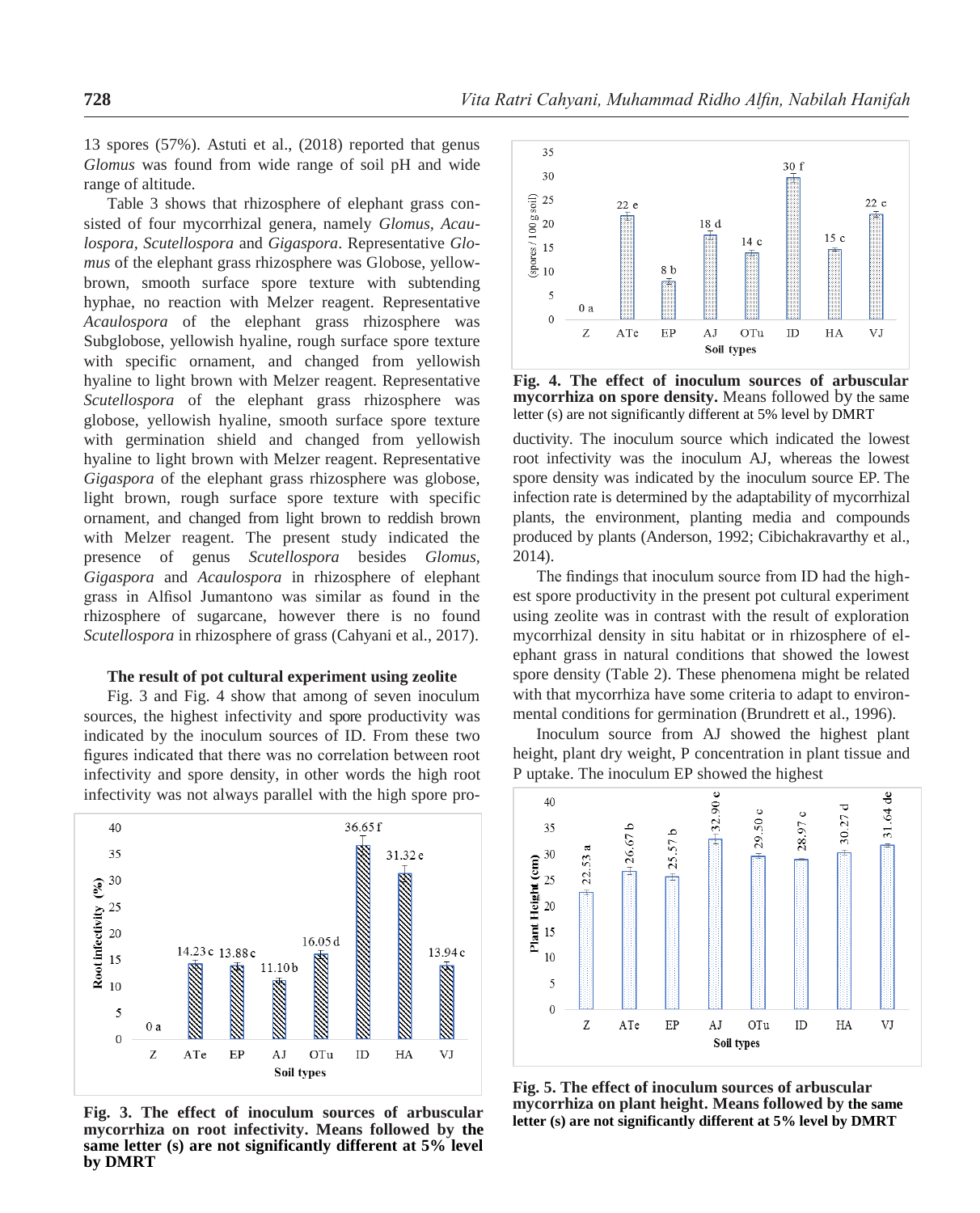fresh weight of the plant compared with other treatments. The high plant fresh weight by inoculum EP might indicate the role of mycorrhiza in increasing water uptake for plants, resulting in high water content in plants. AM colonization on plant roots can extend the range of nutrient uptake of P, water, and other nutrients due to the external hyphae that grows and develops through the hair of the roots (Jarstfer & Sylvia, 1993).

As shown from Fig. 2, Fig. 5, Fig. 6, Fig 7 and Fig. 8 the inoculum AJ showed the lowest infectivity but indicated the highest level of plant height, plant dry weight, and P uptake. The inoculum EP showed the lowest spore density but indicated the highest level of plant fresh weight and plant dry weight. Thus, the lower AM infectivity and spore productivity do not mean resulting in lower plant biomass.



**Fig. 6. The effect of inoculum sources of arbuscular mycorrhiza on plant fresh weight and plant dry weight. Means followed by the same letter (s) are not significantly different at 5% level by DMRT**



**Fig. 7. The effect of inoculum sources of arbuscular mycorrhiza on P uptake. Means followed by the same letter (s) are not significantly different at 5% level by DMRT**



**Fig. 8. The effect of inoculum sources of arbuscular mycorrhiza on P concentration in plant tissue. Means followed by the same letter (s) are not significantly different at 5% level by DMRT**



**Fig. 9. The effect of inoculum sources of arbuscular mycorrhiza on mycorrhizal dependency (MD) and growth response (GR). Means followed by the same letter (s) are not significantly different at 5% level by DMRT**

Mycorrhizal dependency (MD) was defined as the degree to which a plant is dependent on the mycorrhizal condition to produce its maximum growth or yield, at a given level of soil fertility (Gerdemann, 1975). MD was determined by expressing the difference between the dry weight of the mycorrhizal plant and the dry weight of the nonmycorrhizal plant as a percentage of the dry weight of the mycorrhizal plant (Plenchette et al., 1983). The other measurement to evaluate the response of plant, it can be expressed by growth response (GR) which calculated by the difference between dry weight of mycorrhizal plant and the dry weight of the non-mycorrhizal plant as a percentage of the dry weight of the non-mycorrhizal plant (Hetrick et al., 1992).

Fig. 9 shows that the treatments of EP and AJ indicated the highest MD and GR on zeolite, whereas ATe showed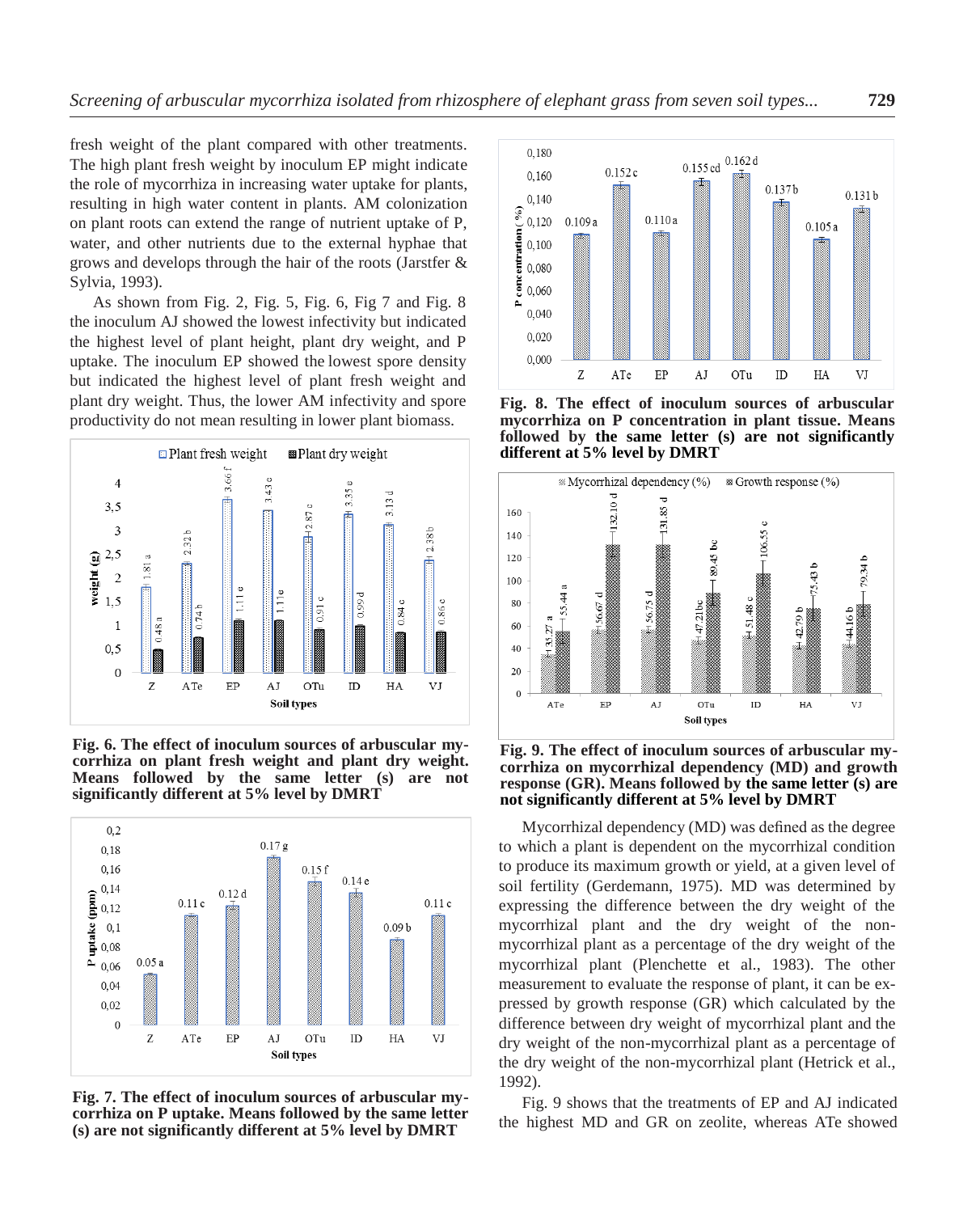the lowest MD and GR on zeolite. Positive correlation was found between MD ( $r = 0.829$ ,  $p < 0.05$ ) and GR ( $r = 0.819$ , p<0.05) with P uptake. This phenomenon suggested that the increase of P uptake was caused by the role of mycorrhiza that resulted in the high of MD and GR for the treatment of EP and AJ. MD is closely related with the level of soil fertility and availability of nutrient, especially phosphorus. The status of phosphorus in soil determines the development and efficiency of mycorrhiza (Menge et al., 1978; Ortas et al., 2002). The highest level of MD should not exceed 100% and that the lowest should be 0%. Plant having MD value of 100% indicates that the plant will fail to grow without mycorrhiza. On the other hand, plant with MD value of 0% if the difference between the dry weight of the mycorrhizal plant and the dry weight of the non-mycorrhizal one is zero or not statistically significant (Plenchette et al., 1983).

### **Conclusions**

Based on the exploration results:

• The highest spore density was found from the rhizospheric soil of elephant grass of ATe, then the second level from HA, the third level from by AJ and VJ, and the lowest level from EP and ID.

• Soil pH  $H<sub>2</sub>0$  and soil available P were significantly negatively correlated with AM spore density with the correlation coefficient of  $r = -0.495$ ; p<0.05 and  $r = -0.550$ , p<0.05, respectively, indicating that the increase of soil pH H20 and available P followed by the decrease of AM spore density.

Based on the zeolite pot cultural experiment:

• The inoculum source of AJ showed the lowest AM root infectivity but indicated the highest level of plant height, plant dry weight, and P uptake.

• The inoculum source of EP showed the lowest spore density but indicated the highest level of plant fresh weight and plant dry weight.

• The inoculum source of ID showed the highest AM root infectivity and spore density however its mycorrhizal effectivity on plant growth was lower than AJ and EP, but higher than the other inoculum sources.

Based on the results of exploration in natural conditions, the rhizospheric soil of elephant grass from AJ and EP were categorized having low spore density, and based on the pot cultural experiment using zeolite, these two inoculums of AJ and EP also showed low AM infectivity, but resulted in the highest AM effectivity on plant growth.

Based on the results of exploration, the rhizospheric soil from ATe indicated the highest spore density,

however based on the zeolite pot cultural experiment the inoculum ATe showed the lowest AM effectivity on plant dry weight.

Based on zeolite pot cultural experiment, it was found that the inoculum sources of EP and AJ showed the highest value of mycorrhizal dependency (MD) and growth response (GR), whereas the inoculum of ATe showed the lowest MD and GR. To obtain effective biofertilizer, it is needed continued examinations for the functional capability of AM in target conditions.

#### *Acknowledgements*

The present study was supported by Sebelas Maret University Research Grant "*Hibah Penelitian Unggulan Terapan UNS*" 2018.

## **References**

- **Anderson, J. M., & Ingram, J. S. I.** (1992). Tropical soil biology and fertility. A handbook of methods. Second edition. International Rothamsted Experimental Station, Harpenden, CAB International, 172-183.
- **Astuti, D. Y., Parjanto, & Cahyani, V. R.** (2018). Mycorrhizal diversity of stevia (*Stevia rebaudiana Bertoni*) rhizosphere in Tawang- mangu, Indonesia. *IOP Conf. Ser.: Earth Environ. Sci., 129*, 012007.
- **Brundrett, M., Bougher, N., Dell, B., & Groveand Malajczuk, N. T.** (1996). Working with mycorrhizas in forestry and agriculture. ACIAR Monograph, *J. Biol. Chem., 374*.
- **Cahyani, V. R.** (2009). Amelioration of ultisol kentrong by applying arbuscular mycorrhiza, dolomite and rice straw forimproving corn growth. In: *Soetanto, L. (Ed.), Proceeding of International Seminar of Upland for Food Security,* 7-9 November, 2009, Faculty of Agriculture, Jendral Soedirman University, Purwokerto, Indonesia, 254-260.
- **Cahyani, V. R., Rastikawati, D., Yuniardi, N., & Syamsiyah. J.**  (2017). Mycorrhizal diversity in the rhizosphere of sugarcane and grass on different soil types Mycorrhizal diversity in the rhizosphere of sugarcane and grass on different soil types. *J. Phys.,* Conf. Series 909: 012091.
- **Castillo, C. G., Borie, F., Godoy, R., Rubio, R., & Sieverding, E.** (2006). Diversity of mycorrhizal plant species and arbuscular mycorrhizal fungi in evergreen forest, deciduous forest and grassland ecosystems of Southern Chile. *J. Appl. Botany and Food Qual., 80*, 40-47.
- **Cibichakravarthy, B., Kumutha, K., & Balachandar. D.** (2015). Arbuscular mycorrhizal fungal diversity in phosphorus-deficient Alfisols of a dry North-western agro-ecosystem of Tamil Nadu, India. *J. Annals of Microb.*, *65*(1), 143-153.
- **Fitze, D., Wiepning, A., Kaldorf, M., & Ludwig-Müller, J.**  (2005). Auxins in the development of an arbuscular mycorrhizal symbiosis in maize. *J. Plant Phys.*, *162*(11), 1210- 1219.
- **Gerdemann, J. M.** (1955). Relation of a large soil-borne spore to phycomycetous mycorrhizal infections. *J. Mycologia, 47*, 619- 632.